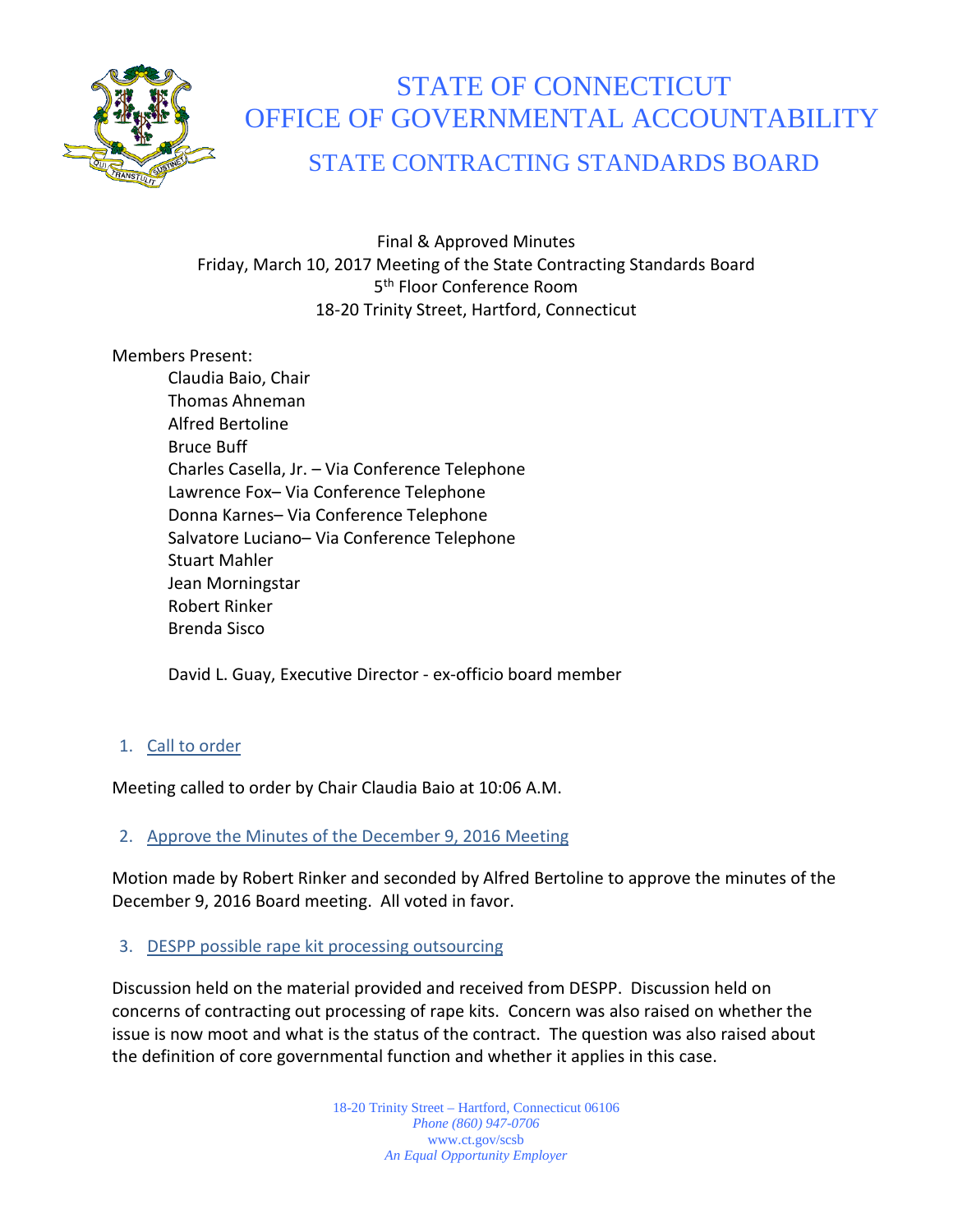By consensus the Board asked Executive Director Guay to ask a representative of DESSP to attend the next Board meeting to discuss the contract more fully.

#### 4. DAS BEST Information Technology procurement suggestions

The Board reviewed and discussed the communication from Rachel Whitesell, Attorney for the Department of Administrative Services Procurement Division, who specializes in IT contracting and procurement. The Board conducted a discussion on improvement to IT procurement.

The Board also discussed its role in assisting in the best practices of Information Technology (IT) contracting.

Carol Wilson, Director of Procurement at the Department of Administrative Services walked the Board thru a typical IT procurement process.

No further action taken.

#### 5. Recess

Motion made by Thomas Ahneman and seconded by Brenda Sisco to recess at 11:02 A.M. All voted in favor.

Motion made by Brenda Sisco and Seconded by Robert Rinker to return from recess at 11:10 A.M. All voted in favor.

#### 6. Report from Privatization Contract Committee

Committee Chair Baio reported that the Committee met on December 9, 2016, continuing its review of the bridge safety inspection contracts

The next meeting of the Committee is immediately following the Board meeting.

#### 7. Report of the Contested Solicitations and Awards Subcommittee

Subcommittee Chair Robert Rinker reported the Subcommittee previously met and issued a decision to DSS asking the department to re-score the bids of the SSBG Case Management RFP. The Department of Social Services complied with the decision and rescored concluding the matter. The Subcommittee will be meeting next Friday, March 17, 2017 to take up a contest from Warehouse Store Fixture Co. Chair Rinker noted that with Roy Steiner's resignation from the Board, the Subcommittee is in need of another member to be appointed.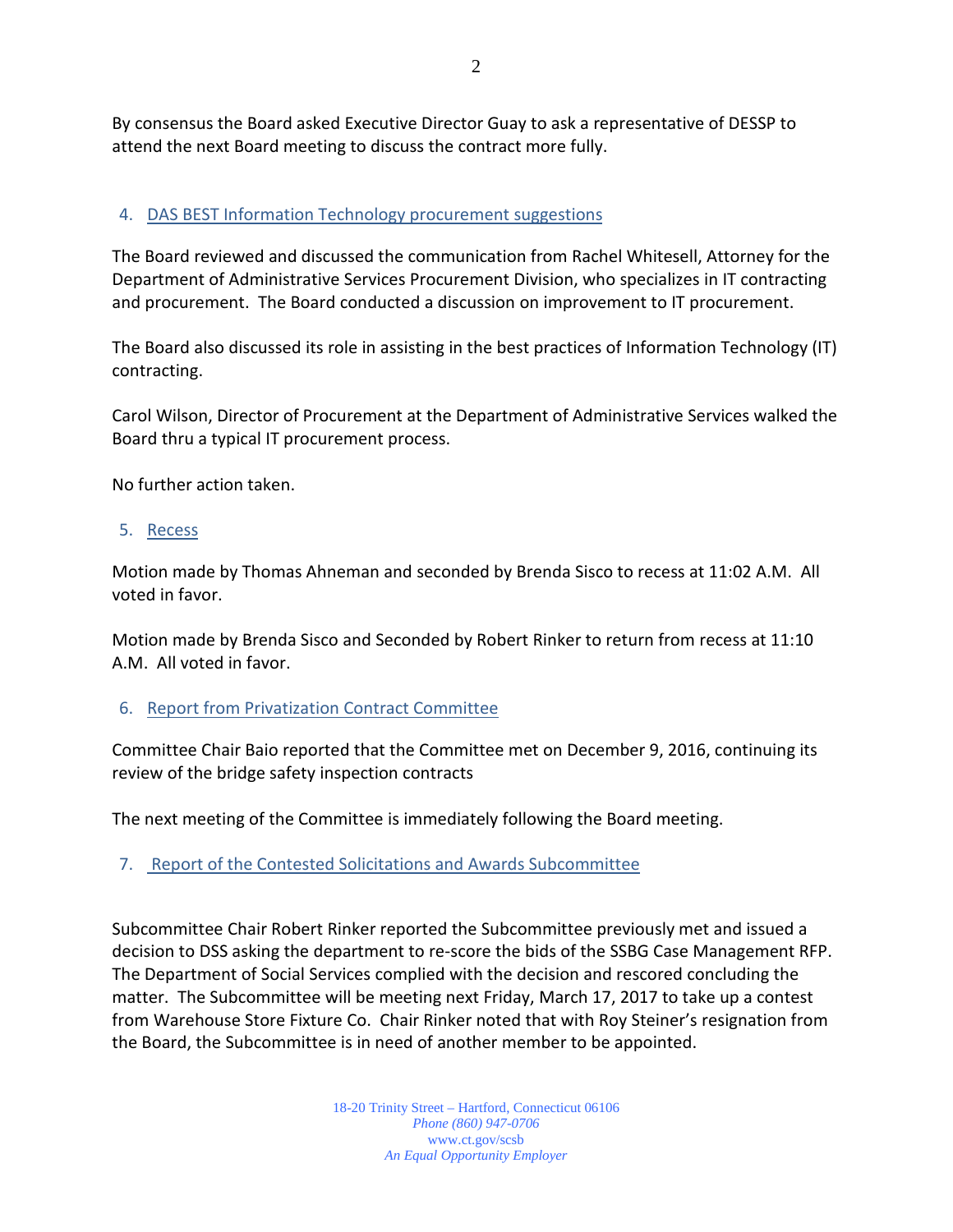## a. Report from Data Analysis Work Group

Work Group Chair Alfred Bertoline reported that the Work Group has selected the data sample of 50 contracts, developed its surveys to send to the agencies and to the contractors. The Work Group is meeting today after the full Board meeting to reassess its action plan on what to do with its analysis of the data due to the departure of the Chief Procurement Officer.

## b. Report from Training and External Communications Work Group

Work Group Chair David Guay reported the Training and External Communications Work Group met on February 17, 2017. Chair Guay provided the Board with the latest draft Board narrative for review. Mr. Rinker suggested adding the Board's mission for a closing of the narrative.

## c. Report from Audits Work Group

Thomas Ahneman reported the Audits Work Group met earlier today, March 10, 2017. The Work Group has finalized the audit process, and selected thirteen agencies to be audited.

Dept. of Transportation Dept. of Social Services Dept. of Developmental Services Dept. of Mental Health and Addiction Services Dept. of Children and Families State Dept. of Education Dept. of Correction DAS-Division of Construction Services Freedom of Information Commission Dept. of Economic and Community Development Higher Education University of Connecticut University of Connecticut Health Center Board of Regents

## d. Report from Operating Regulations Work Group

Mr. Guay reported that the Operating Regulations Work Group met on February 17, 2017 and approved a draft regulation for the full Board to approve which addresses the review and termination of a contract, the disqualification of a contractor, bidder or proposer and the suspension of a contractor, bidder or proposer under the Uniform Administrative Procedures Act (UAPA).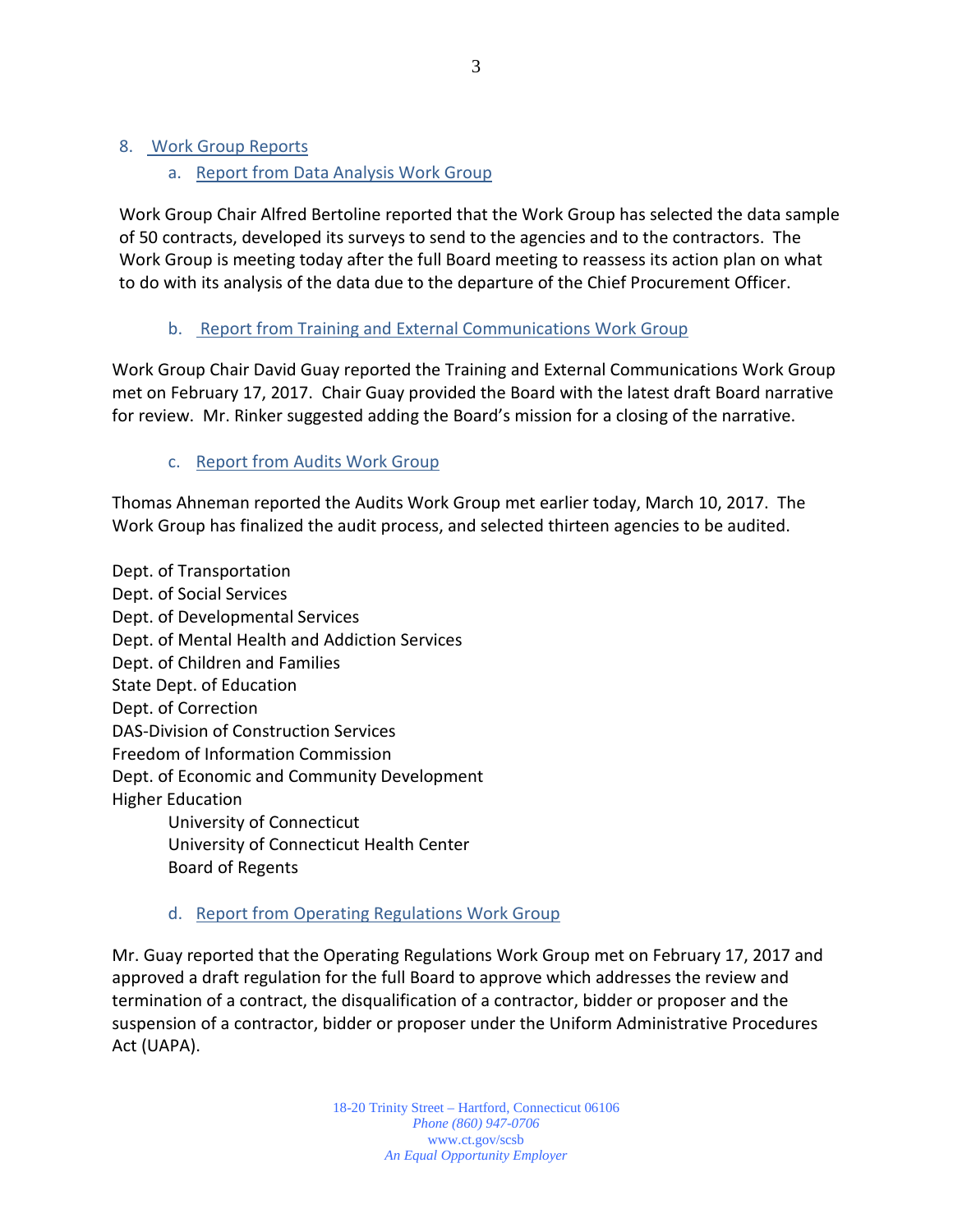Motion made by Thomas Ahneman and seconded by Brenda Sisco to approve the draft regulation for submittal on the review and termination of a contract, the disqualification of a contractor, bidder or proposer and the suspension of a contractor, bidder or proposer under the Uniform Administrative Procedures Act (UAPA).

Voting yes:

Claudia Baio, Chair Thomas Ahneman Alfred Bertoline Bruce Buff Lawrence Fox Donna Karnes Salvatore Luciano Stuart Mahler Jean Morningstar Robert Rinker Brenda Sisco

Voting no:

Charles Casella

Abstentions: No abstentions

Motion passes.

#### 9. FY 18 & FY 19 Budget

Executive Director Guay provided a brief overview of the Governor's proposed budget and the legislative budget process so far. Mr. Guay thanked Chair Baio, and Chair Baio thanked Thomas Ahneman, Alfred Bertoline, Brenda Sisco and Jean Morningstar for participating in the budget presentations.

#### 10. Governor's Bill 790

The Board discussed the Governor's Bill, Number790. No action taken.

#### 11. Other business

Chair Baio noted that she received the resignation of Board member Roy Steiner.

Discussion was held concerning a member of the Board who has not attended a meeting in a very long time. Executive Director Guay agreed to telephone the member and ascertain the member's status.